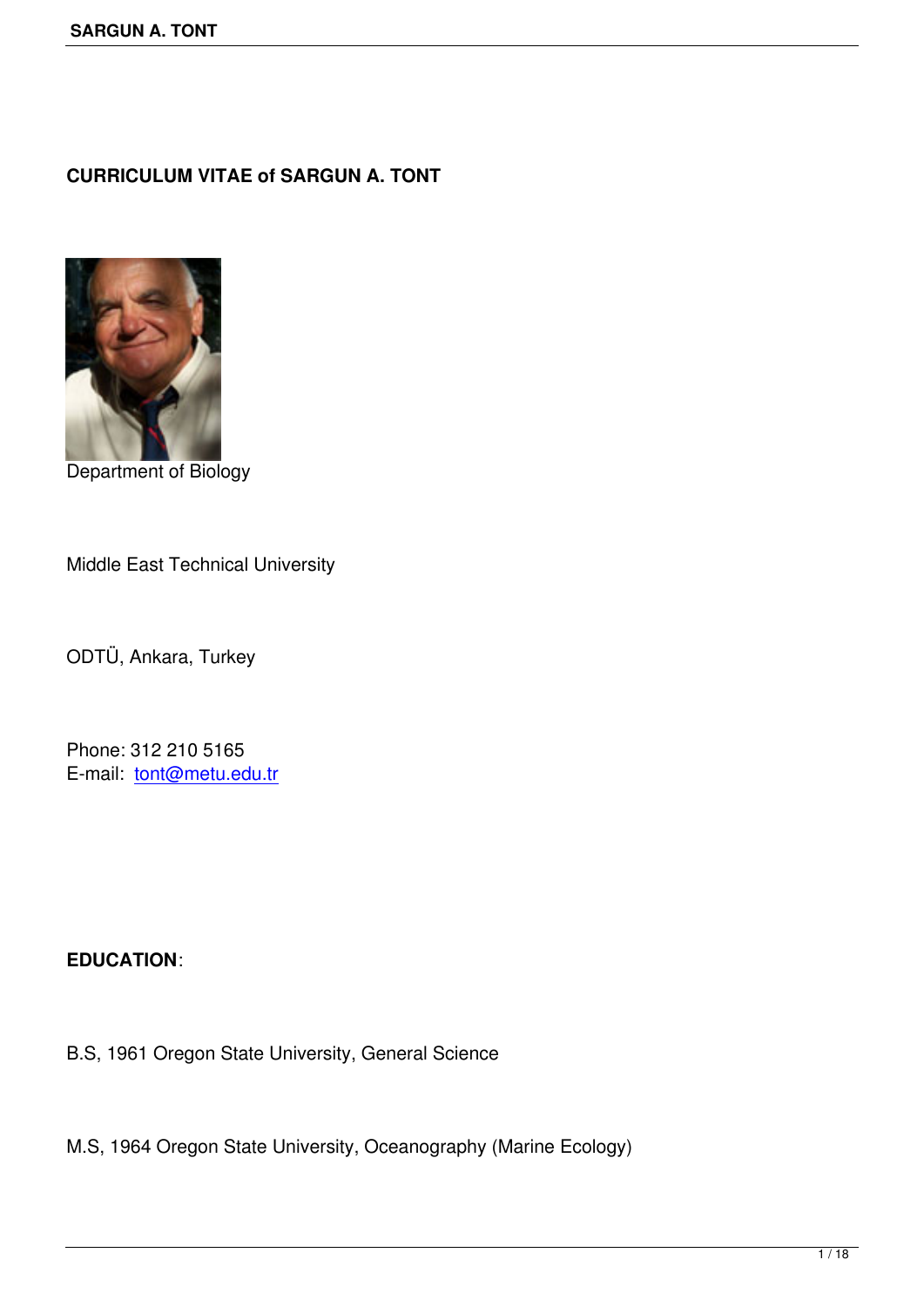### **PROFESSIONAL**

### **EXPERIENCE**:

2004- Retired from Middle East Technical University. (Still teaching two courses per semester.)

1994- Program Manager, Division of Biological Sciences. Turkish National Research Council. (Concurrent)

1992 - 2004. Instructor, Middle East Technical University, Ankara, Turkey

1991-1992 Researcher. Middle East Technical University. Erdemli

1969-1990 Research Associate and Adjunct Lecturer, University of California at San Diego

#### **SPECIAL ACTIVITIES:** 0

1992-present Member of the Editorial Board of Bilim ve Teknik (Science and Technology Magazine published by the Turkish National Research Council.)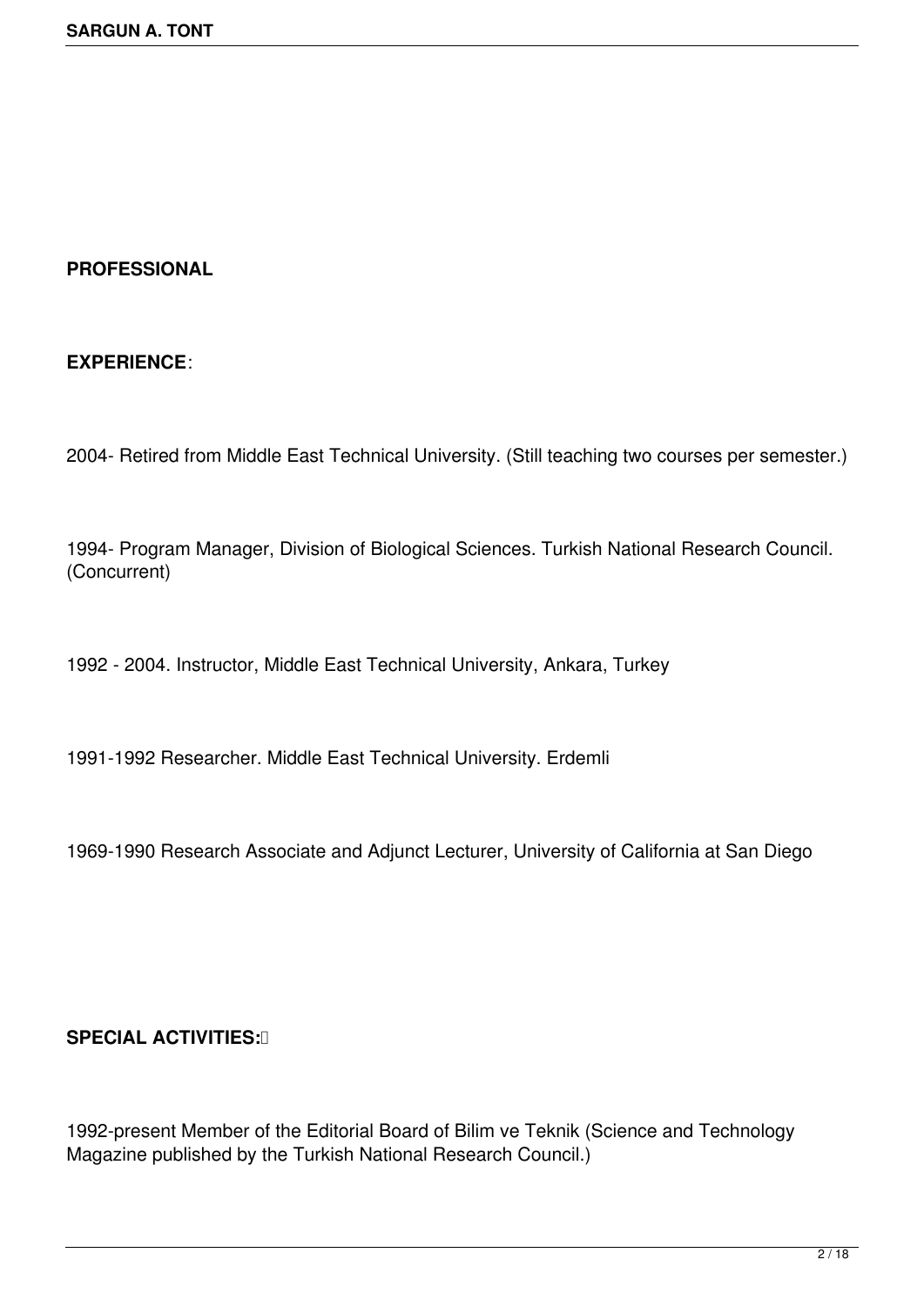1993- 1995 Columnist and the member of the editorial board of Atlas Magazine.

1995- 1997 Ecology Columnist for Gezi Magazine.

2000-present Columnist, Tubitak Bilim ve Teknik (Science and Technology Magazine)

**Past and present memberships**: American Geophysical Union, Society of Oceanography and Limnology, Ecological Society of America, Society of Environmental Journalists ( Academic Status)

# **PROFESSIONAL AREAS OF INTERESTS:**

Marine Ecology, Cultural Ecology, Environmental Science, Climatology,

Physical and Biological Oceanography, etc.

**TEACHING:** 

**Undergraduate courses**: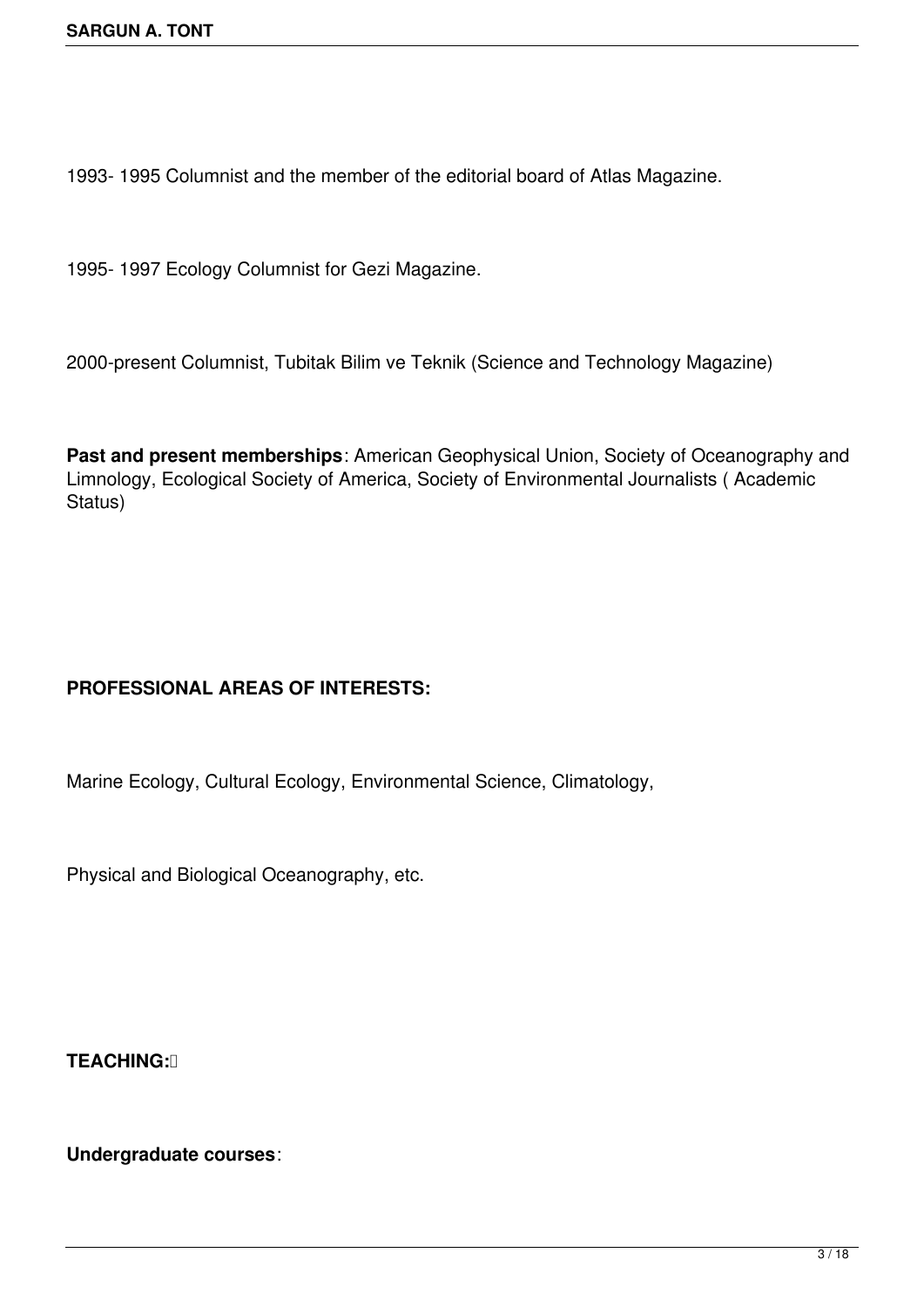1. **Mystery of the Sea.** University of California, Extension**. This course was designed and first taught by the applicant.** If the applicant the applicant. If the applicant  $\Box$ 

2. **Science and Poetry of the Sea** (Muir College, University of California at San Diego**.) (This course was designed and first taught by the applicant** )

3. **Mankind and the Environment** (Muir College, University of California at San Diego.) (**This course was designed and first taught by the applicant** )

- 4. **Oceanography** (National University, San Diego, California)
- 5. **Ecology** (Middle East Technical University, Ankara, Turkey)

6. **Applied Ecology** (Middle East Technical University. Ankara, Turkey. (**This course was designed and first taught by the applicant)** 

7**. Ecology and Evolution** (Sabancı University, Orhanlı, Turkey) (**This course was designed and first taught bythe applicant)** 

**Graduate courses:**

1. **Advanced Ecology** (Middle East Technical University. (**This course was designed and**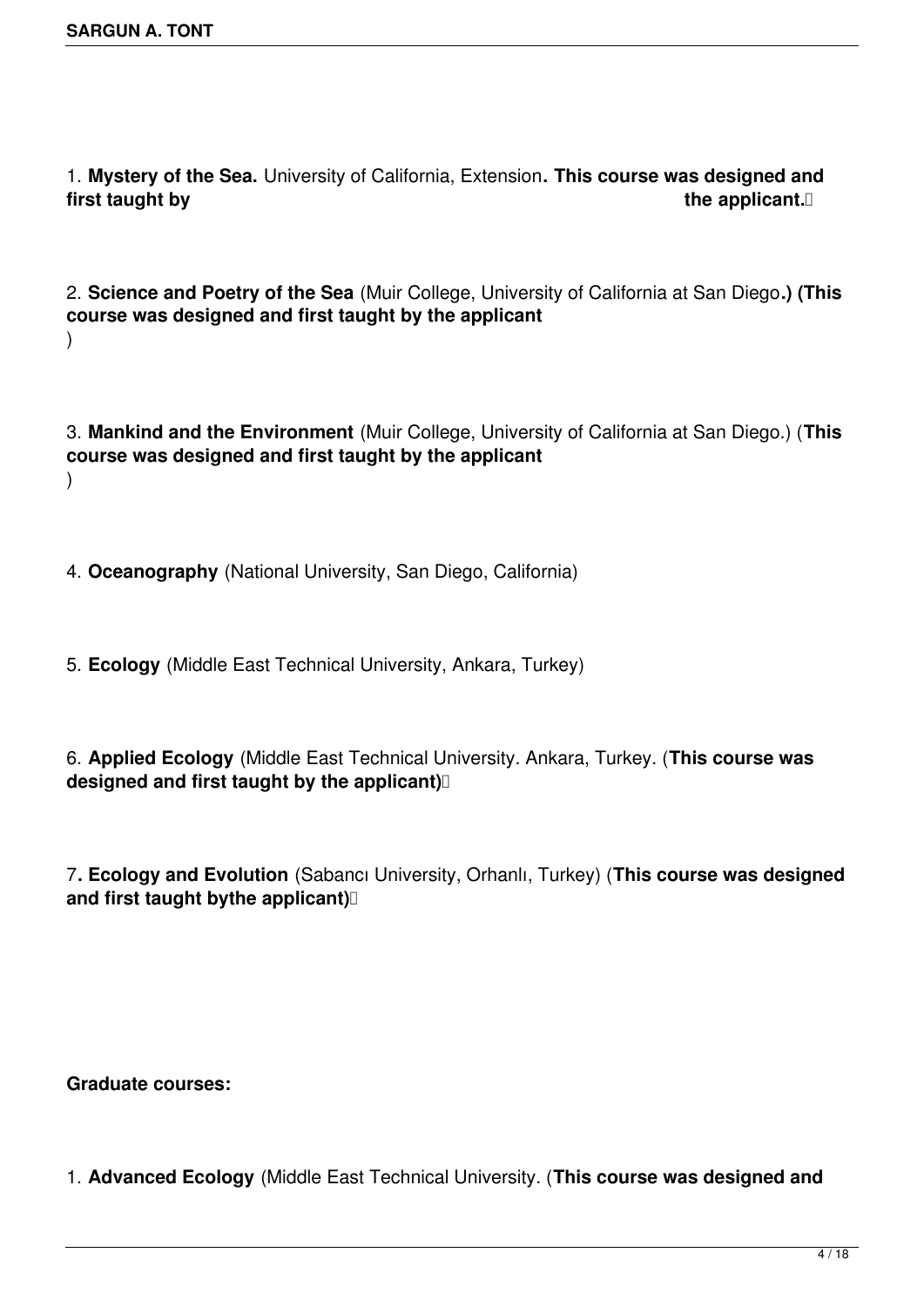**first taught by the applicant)**

2. **Major Concepts in Ecology** (Middle East Technical University. **This course was designed and first taught by the applicant)**

3. **Fluctuations in Animal and Plant Populations.** (Middle East Technical University. (**This course was designed and first taught by the applicant)**

4. **Societal Dependence on Natural Ecosystems** (Middle East Technical University. (**This course was designed and first taught by the applicant** )

## **PUBLICATIONS**

## **BOOKS AND BOOK CHAPTERS:**

-S. A.Tont. *Of Dancing Bears and Sacred Trees: Some Aspects of Turkish Attitudes Toward Nature and Their Possible Consequences on Biological Diversity* . In: Cultural and Spiritual Values of Biodiversity. Darrell Posey (ed.) United Nations Intermediate Technology Publications, London. UK. (1999)

-S.A.Tont. 1997. *Sulak Bir Gezegenden Öyküler* (*Tales from a Watery Planet)* TUBİTAK YAYINLARI 9th printing.

-S.A.Tont. *W. E. Allen's 20-Year Phytoplankton Collection Volume 1. -Diatoms.* IMR Ref.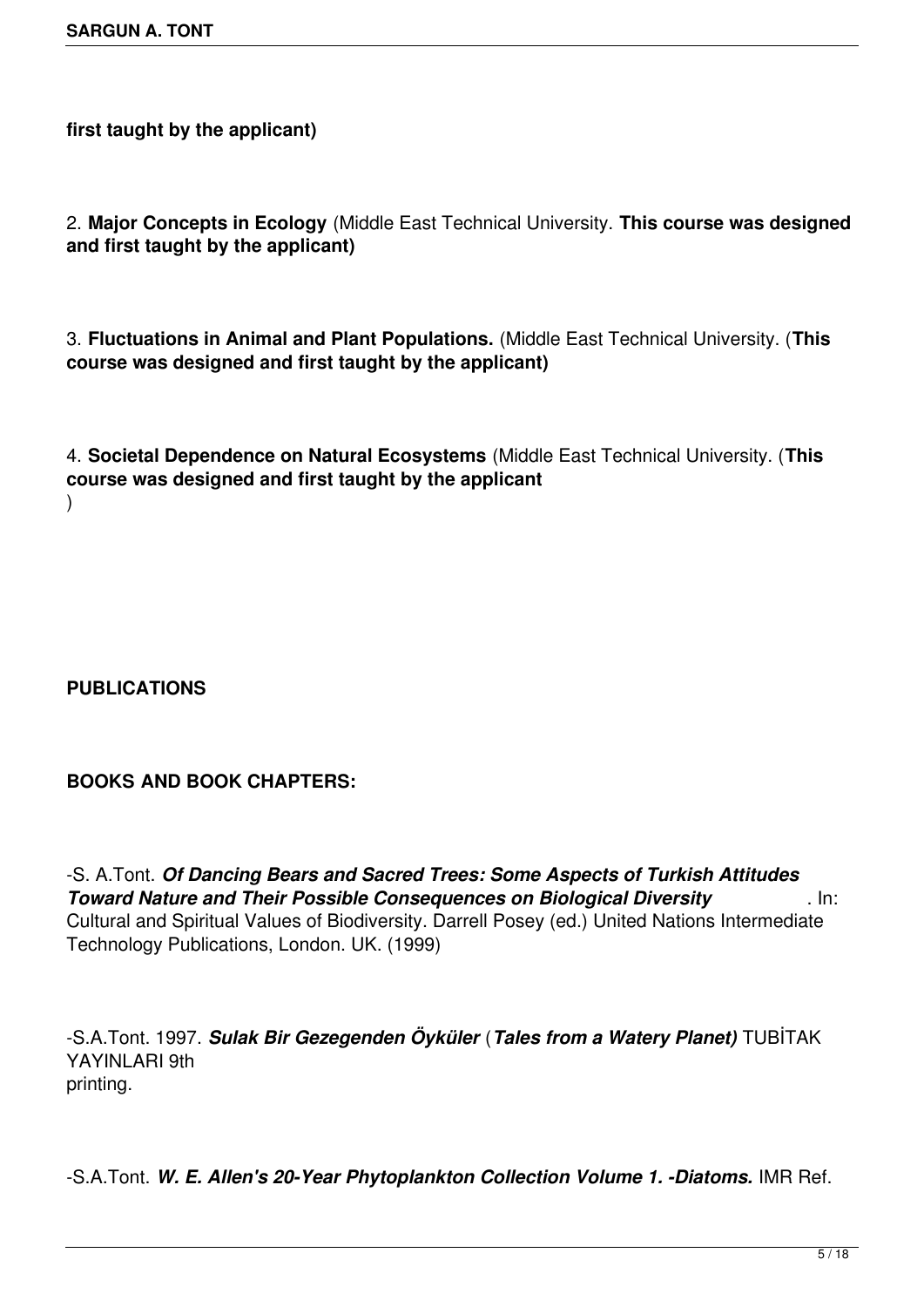No.86-3, 140 pp. (1986)

-S.A.Tont and T. Platt. *Fluctuations in the Abundance of Phytoplankton on the California* **Coast. In.: Cyclic Phenomena in Marine Plants and Animals. E. Taylor** and R. G. Hartnoll, eds., Pergamon Press, New York, pp.11-18. (1979)

-S.A.Tont. *Daytime Depths of Sound Scattering Layers in the Major Biogeographic Regions of the Pacific Ocean* . In.: Oceanic Sound Scattering Prediction, N. R. Andersen and B .J. Zahuranec, eds., Plenum Press, pp.811-815. (1977)

## **JOURNAL ARTICLES. (Scientific)**

J. S. Arnold, M.D., M. H.Bartley, D.D.S., S.A.Tont and D. P. Jenkins*. Skeletal Changes in Aging and Disease* . Clinical Orthopedics, 49:17-38. (1966)

-J. S. Arnold and S.A.Tont. *Bone Water Studied by Differential Centrifugation*. Cal. Tiss. Res., 1:68-74. (1967)

-S.A.Tont and G .L.Wick. *Response of a Deep Scattering Layer to the 1972 Total Solar Eclipse* . Deep-Sea Res., 20:769-771. (1973)

-J. D. Isaacs, S.A.Tont and G. L.Wick*. Deep scattering Layers: Vertical Migration as a* **Tactic for Finding Food.** Tactic for Finding Food. (1974)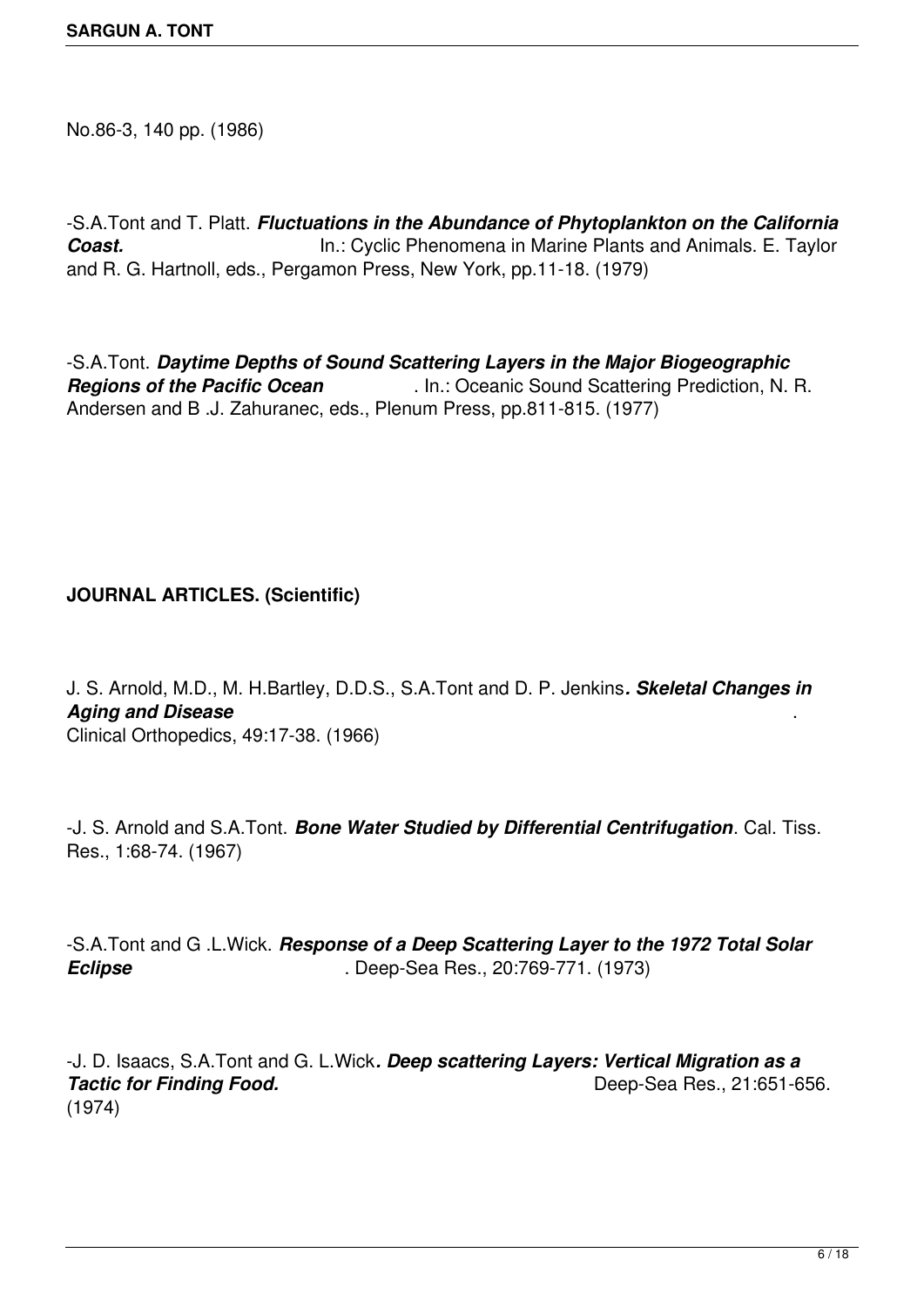-S.A.Tont. *The Effect of Upwelling on Solar Irradiance near the Coast of Southern California* . J.Geophys.Res., 80(36): 5031-5034. (1975)

-S.A.Tont. *Short-period Climatic Fluctuations: Effects on Diatom Biomass*. Science, 194:942-944. (1976)

-S.A.Tont. *Deep scattering layers: Patterns in the Pacific*. CalCOFI Reports, 18:112-117. (1976)

-S.A.Tont, W.G.Pearcy and J.S.Arnold. *Bone Structure of Some Marine Vertebrates*. Mar. Biol., 39:191-196. (1977)

-S.A.Tont. *The Long Journey into the end of the Artificial Night*. Nature, 269:458. (1977)

-S.A.Tont and D.A.Delistraty*. Food Resources of the Oceans: An Outline of Status and* **Potentials. Potentials.** Environmental . Conservation., 4(4):243-252. (1977)

-S.A.Tont. *Sea level- air Temperature Correlations near a Coastal Zone*. Nature, 276(5684): 171-172. (1978)

-S.A.Tont and D.A.Delistraty. *The Effects of Climate on Terrestrial and Marine Populations*. CalCOFI Reports, 21:85-89. (1980)

-S.A.Tont. *The Sea: Its Science and Poetry.* Interdisciplinary Science Reviews, 6(1):49-56. (1981)

-S.A.Tont. *Temporal Variations in Diatom Abundance off Southern California in Relation to Surface Temperature, Air temperature and Sea Level* . J. Mar. Res.,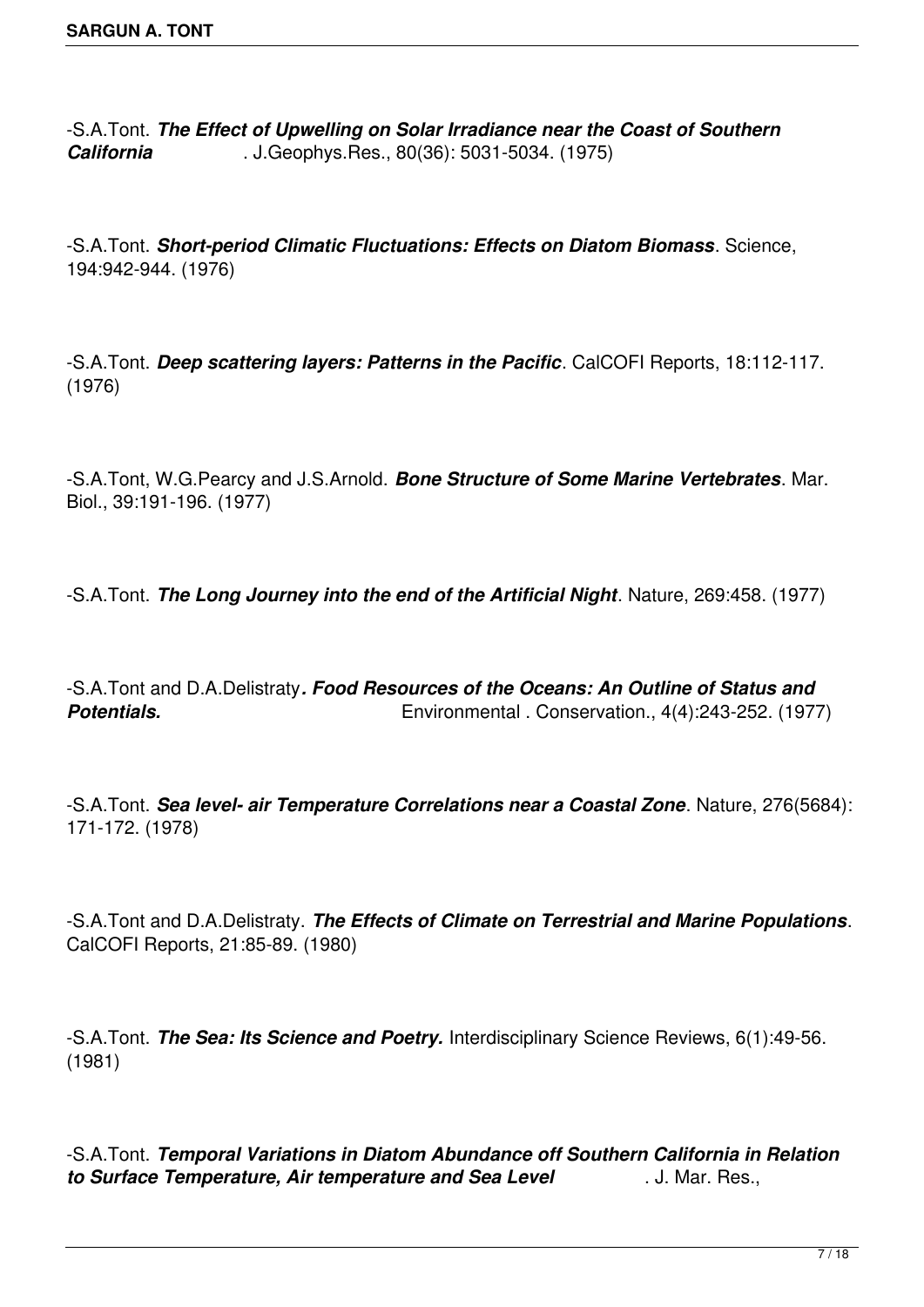39:191-201. (1981)

-S.A.Tont. *Upwelling: Effects on Air Temperatures and Solar Irradiance*. Coastal Upwelling, Coastal and Estuarine Sciences, 1:s57-62. (1981)

-S.A.Tont. *Variability of Diatom Species Populations: From Days to Years.* J. Mar. Res., 45:985-1006. (1987)

-S.A.Tont. *Climatic Change: Response of Diatoms and Dinoflagellates*. Pacific Climate A.G.U. Monograph. (1989)

-S.A.Tont and A.C.Yalçıner.*A Plea for Marine Parks*. In.: Proceeding of the First International Conference on the Mediterranean Coastal Environment, Erdal Özhan (ed.), pp.65-70. (1993)

## **POPULAR ARTICLES ON SCIENCE AND HUMANITIES (A partial List):**

-S.A.Tont. *Civilization through the tube.* Triton Times (Now UCSD GUARDIAN) vol.11, no.11. (1970)

-S.A.Tont. *Biopsy on America*. Triton Times, (Now UCSD GUARDIAN) vol.12, no.12. (1971)

-S.A.Tont. *Lysistrata and the Comedy of Errors*. (Unsigned) Triton Times, (Now UCSD GUARDIAN) vol.15, no.11. (1972)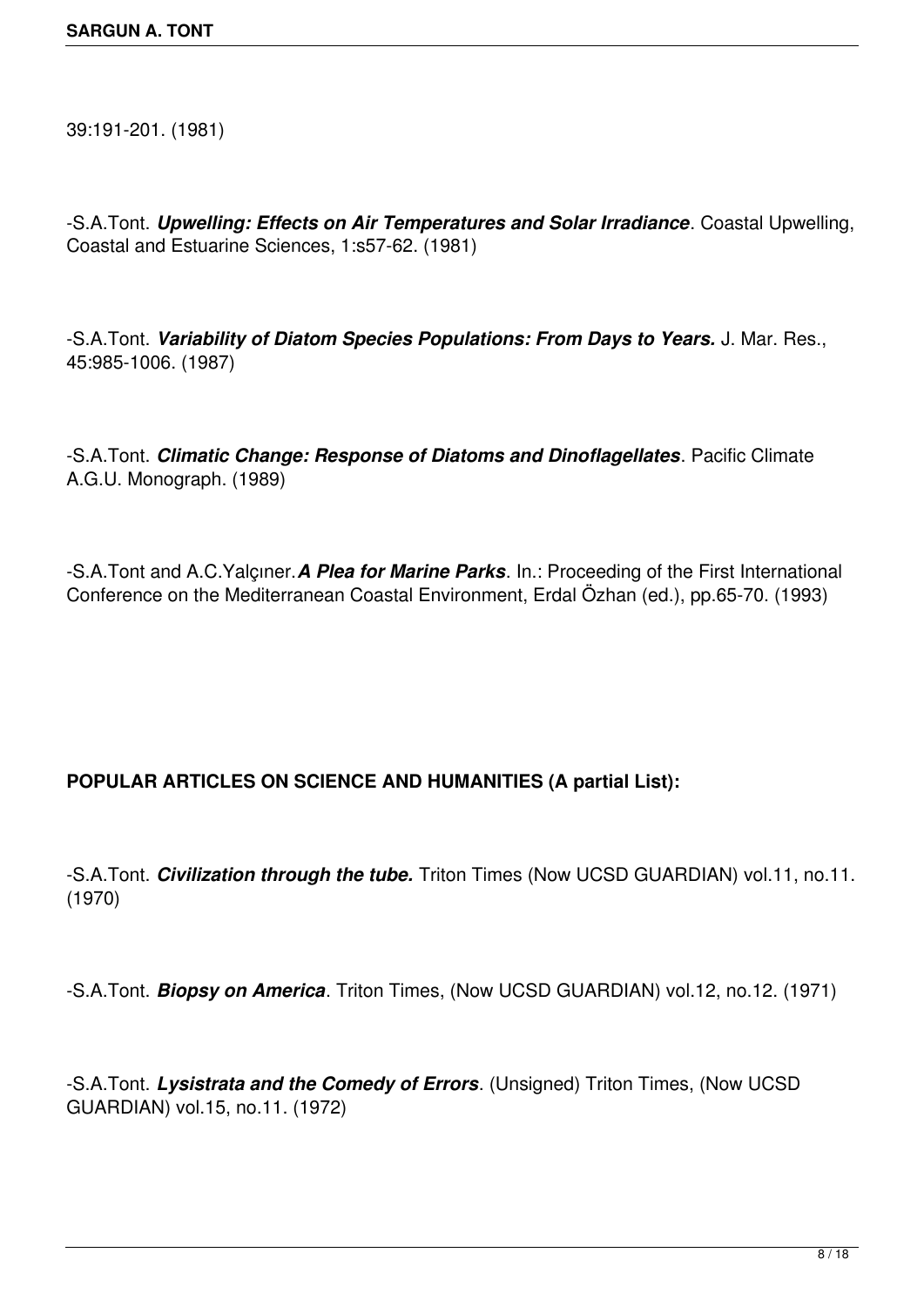-S.A.Tont. *Reader Gets clear view of the Sea*. San Diego Union, November 20. (1977)

The following articles are in Turkish:

-S.A.Tont. *Uzun Etap*. Atlas, 5:8-10. (1993)

-S.A.Tont. *Thoreau' nun Ülkesinde*. Atlas, 7:158-160. (1993)

-S.A.Tont. *Tarih Boyunca Doğa Sevgisinin Gelişimi*. Tabiat ve İnsan, pp. 8-10. (1993)

-S.A.Tont. *Doğayı Kurtarmayı Amaçlayan Kaç Düşünce Akımı Var?*. Cumhuriyet Bilim Teknik, 330:8-10. (1994)

-S.A.Tont.*Herkezin Beklediği Kaza.*. Tübitak Bilim ve Teknik, 318:30-36. (1994)

-S.A.Tont. *Denizin Kültürel Ekolojisi.* Tübitak Bilim ve Teknik, 319:54-59. (1994)

-S.A.Tont. *Bisiklet Çağına Hoş Geldiniz*. Tübitak Bilim ve Teknik, 320:70-75. (1994)

-S.A.Tont. *Balinalar.* Tübitak Bilim ve Teknik. 321:56-61. (1994)

-S.A.Tont. *Yok Olma ve Nedenleri*. Tübitak Bilim ve Teknik, 321:60-61. (1994)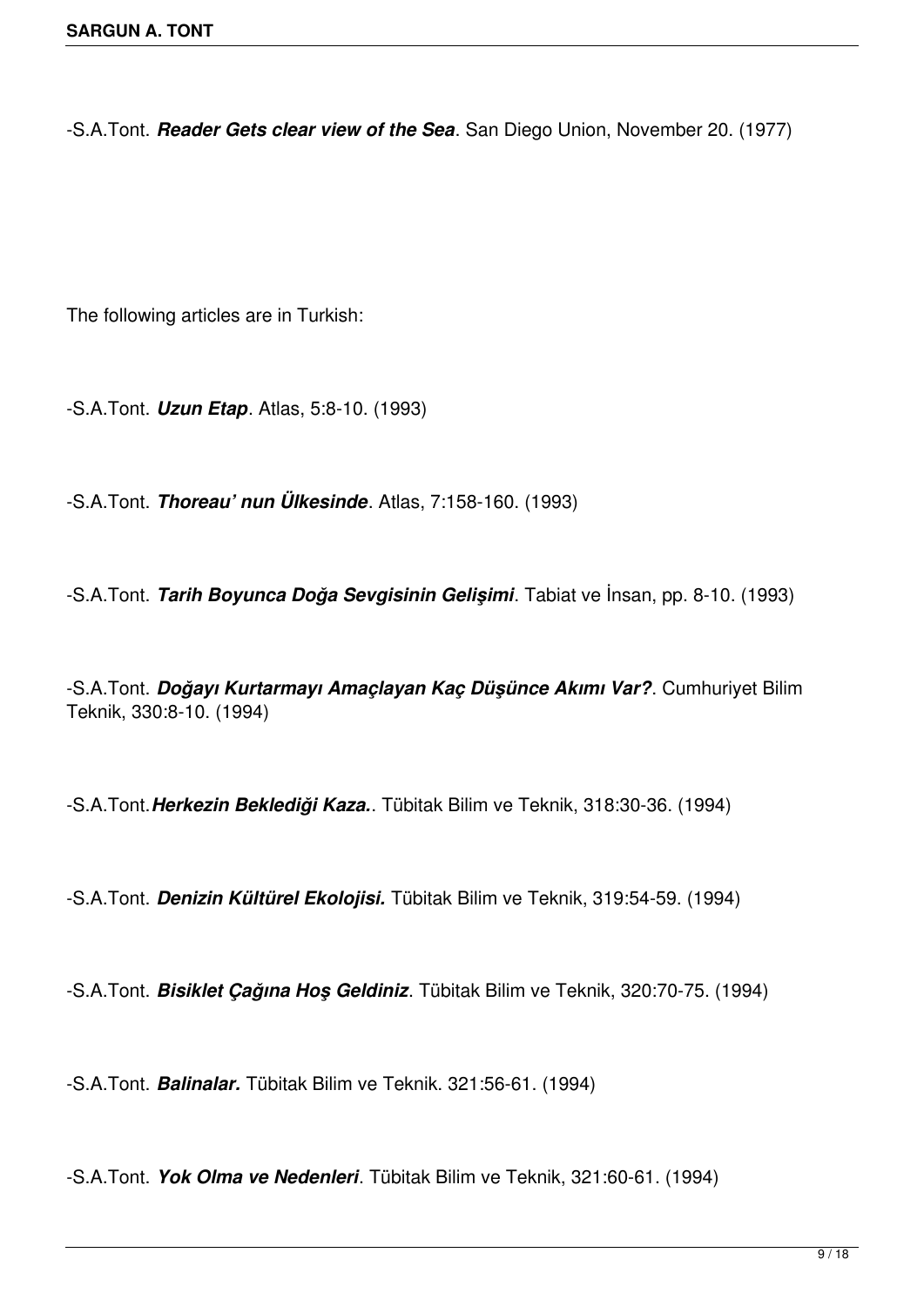-S.A.Tont. *Kalbimi Gökovaya Gömün.* Atlas, 17:58-66. (1994)

-S.A.Tont. *Ağaçların Kültürel Ekolojisi*. Tübitak Bilim ve Teknik, 323:56-57. (1994)

-S.A.Tont. *Kumsalda 95 Milyon Yıl*. Atlas, 19:86-96. (1994)

-S.A.Tont. *Thorau: Koruluklardaki Kızgın Peygamber.*. Bilim ve Ütopya, 5:16-17. (1994)

-S.A.Tont. *Uzmanlaşmanın Sınırları.* Tübitak Bilim ve Teknik, 324:60-64. (1994)

-S.A.Tont. *Bisiklete Binme Sanatı.* Atlas, 21:182-184. (1994)

-S.A.Tont. *Ecokoloji ve Çevre Problemleri*. Tübitak Bilim ve Teknik, 326:66-71. (1995) (In Turkish)

-S.A.Tont. *Bilimsel Makaleler.*. Tübitak Bilim ve Teknik, 327:64-66. (1995)

-S.A.Tont. *Sinop.* Atlas, 23:96-104. (1995)

-S.A. Tont *Deniz Tutkusu.*. Yapı Kredi Sanat Mecmuası. Sayı 72. 1999

-S.A. Tont *Bir Ampülü Takmak İçin Kaç Fizikçi Gerekir?* Tübitak Bilim ve Teknik, 392: 82-85, 2000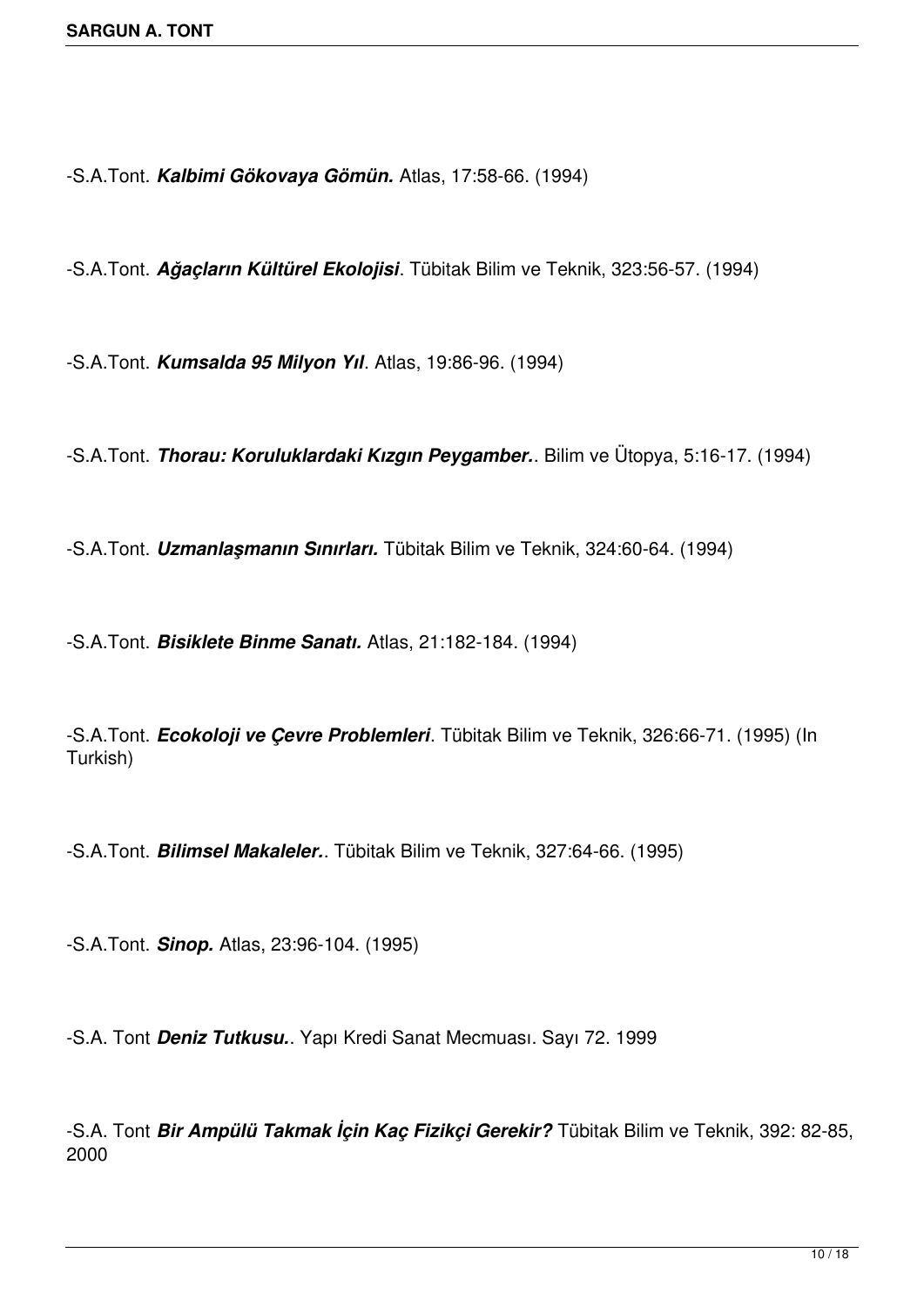**PLUS:**

**Starting in October, 2000, the applicant has been writing a column, titled "Yaşam" (Life) every month for Tübitak Bilim ve Teknik Magazine. These articles are not listed here.**

**TALKS :**

1966 *Bone water binding measured by differential centrifugation*. Second International Biophysics Congress, Vienna, Austria, September. (J.S.Arnold and S.A.Tont; presented by Arnold)

 1971 *Study of benthic life by camera*. Invited lecture, Departmental Seminar, Oregon State University, Corvallis, Oregon. January.

1971 *The deep scattering layer*. CalCOFI Annual Conference, Santa Barbara, November.

1972 *Other Mid-Eastern humor*. Lecture for extension course entitled: "Humor: Learning to laugh and learning to live." University of California, Extension, UCSD, La Jolla, November.

1974 *Marine strife*. Lecture presented in course, given by J. D. Isaacs, "History, Science and Technology in Marine Archaeology." UCSD, winter quarter. (Also assisted in course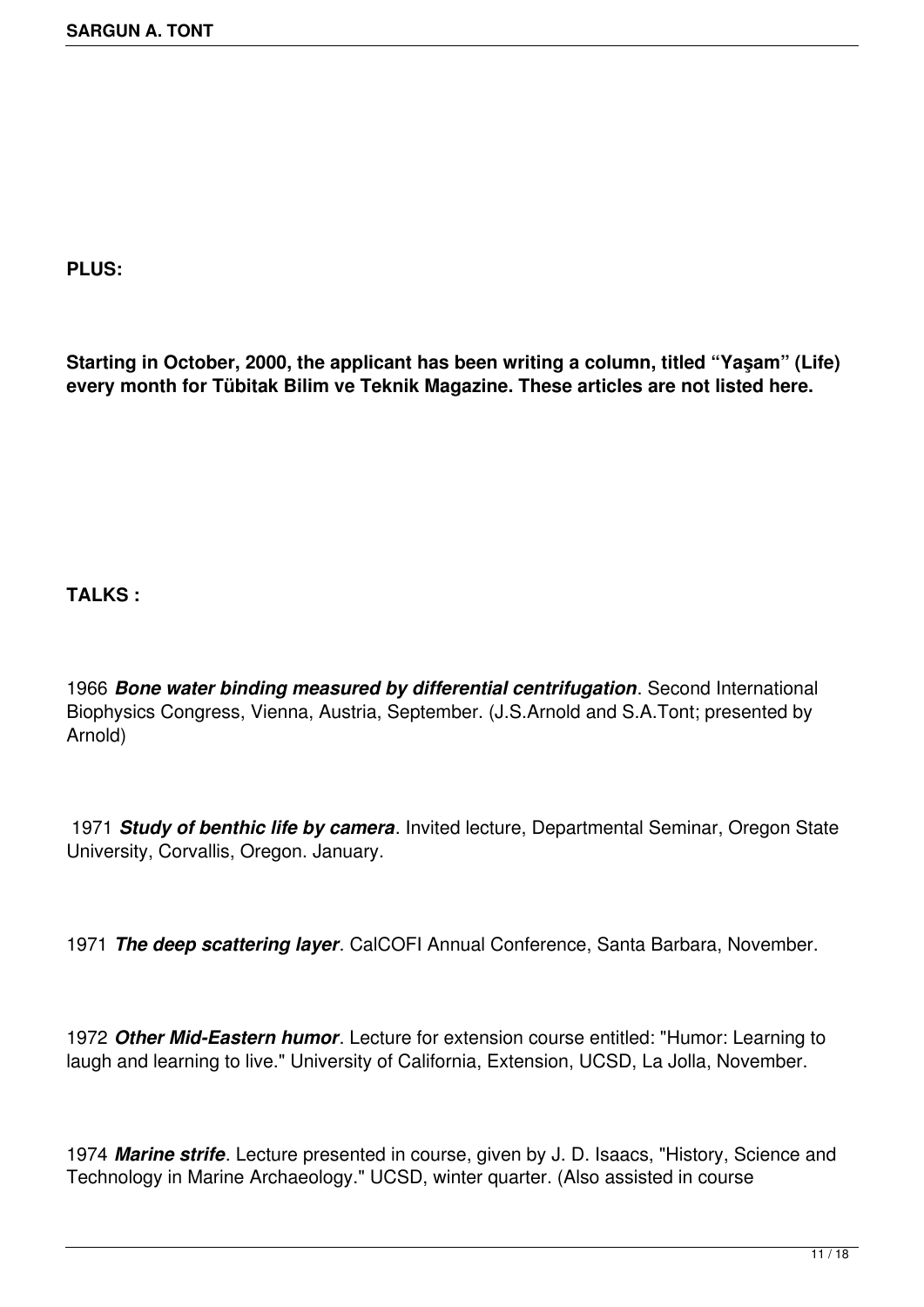preparation.)

1974 *Distribution of deep scattering layers in the major biogeographic regions of the Pacific Ocean.* 37th Ann. Mtg. of Limnology and Oceanography, Inc. Seattle, June.

1974 *Food resources from the sea: in fact and fancy*. Invited lecture, Conference on limits to Non-Growth, University of California, La Jolla, October.

1975 *Coastal upwelling and cloud formation in southern California*. 38th Ann. Mtg. of Limnology and Oceanography, Inc., Halifax, Nova Scotia, Canada. June.

1975 *Daytime depths of sound scattering layers in major biogeographic regions of the* **Pacific Ocean.** Invited Lecture, Office of Naval Research Conference on Biological Sound Scattering, Asimolar, California, September.

1976 *A preliminary report on long term studies of phytoplankton biomass near the coast of southern California, 1920-1939* . Invited Lecture, Departmental Seminar, Oregon State University, January.

1976 *Short-period climatic fluctuations: effects on diatom biomass*. Poster and Review Sessions presented at Joint Oceanographic Assembly, Edinburgh, Scotland, September, 13-24.

1977 *Primary Productivity*. American Institute of Fishery Biologists, Southwest Fisheries Center, La Jolla, California. November, 8.

1978 *Climatic fluctuations: biological component.* Invited Lecture, the Climatic Workshop, North Pacific Study Experiment, Portland, Oregon, February, 22.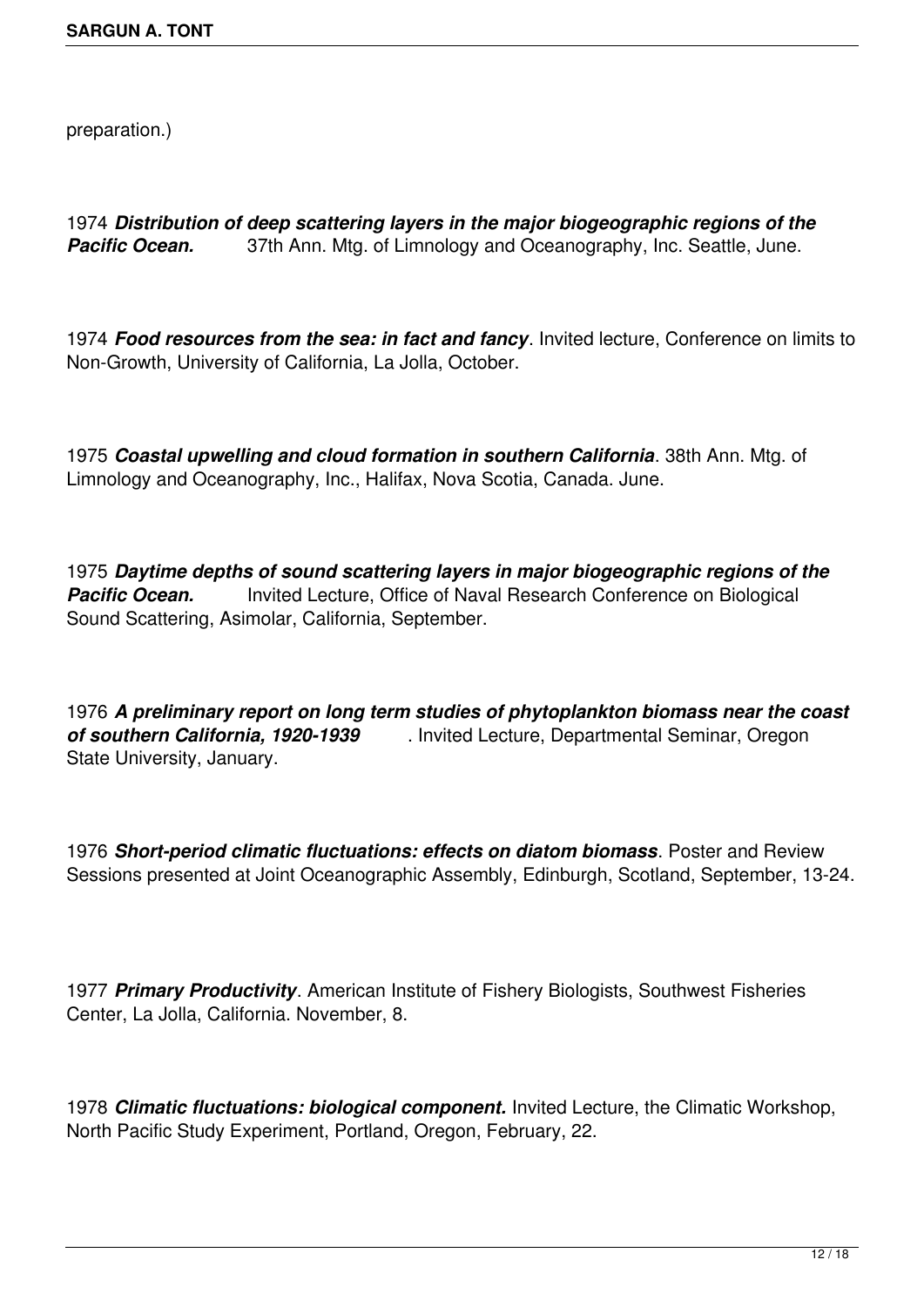1978 *Cycles in the abundance of phytoplankton on the California coast*. 13th European Marine Biology Symposium, Isle of Man, Great Britain. September, 28.

1979 *Man and Sea: A case study in cultural ecology*. Invited Lecture. Southwest Fisheries Center, La Jolla, California. March, 20.

1979 *Climatic changes: effects on some marine and terrestrial populations*. Symposium of CalCOFI Conference, Idyllwild, California. October, 22.

1980 *The climatic regime of an upwelling region*. Invited. IDOE International Symposium on Coastal Upwelling, Los Angeles, February, 4.

1982 *Science and poetry of the sea*. Invited. Distinguished Lecture Series, Institute for Continued Learning, University of California, San Diego, May, 7.

1983 *Diatoms: Sea level, sea surface temperature and air temperature*. San Diego state University, Geological Sciences Seminar, February,18.

1984 *The humanities and the sea.* Invited lecture. University of California at Los Angeles. Los Angeles, CA. February.

1984 *Time series analysis of diatom blooms and coastal upwelling events* Invited*.* Climate Workshop.. Asimolar, California. March, 4.

1985 *Climate variations in physical, chemical and biological properties along the coast of southern California.* Climate Variability of the Eastern North Pacific and Western North America, Asimolar, Monterey, March, 5.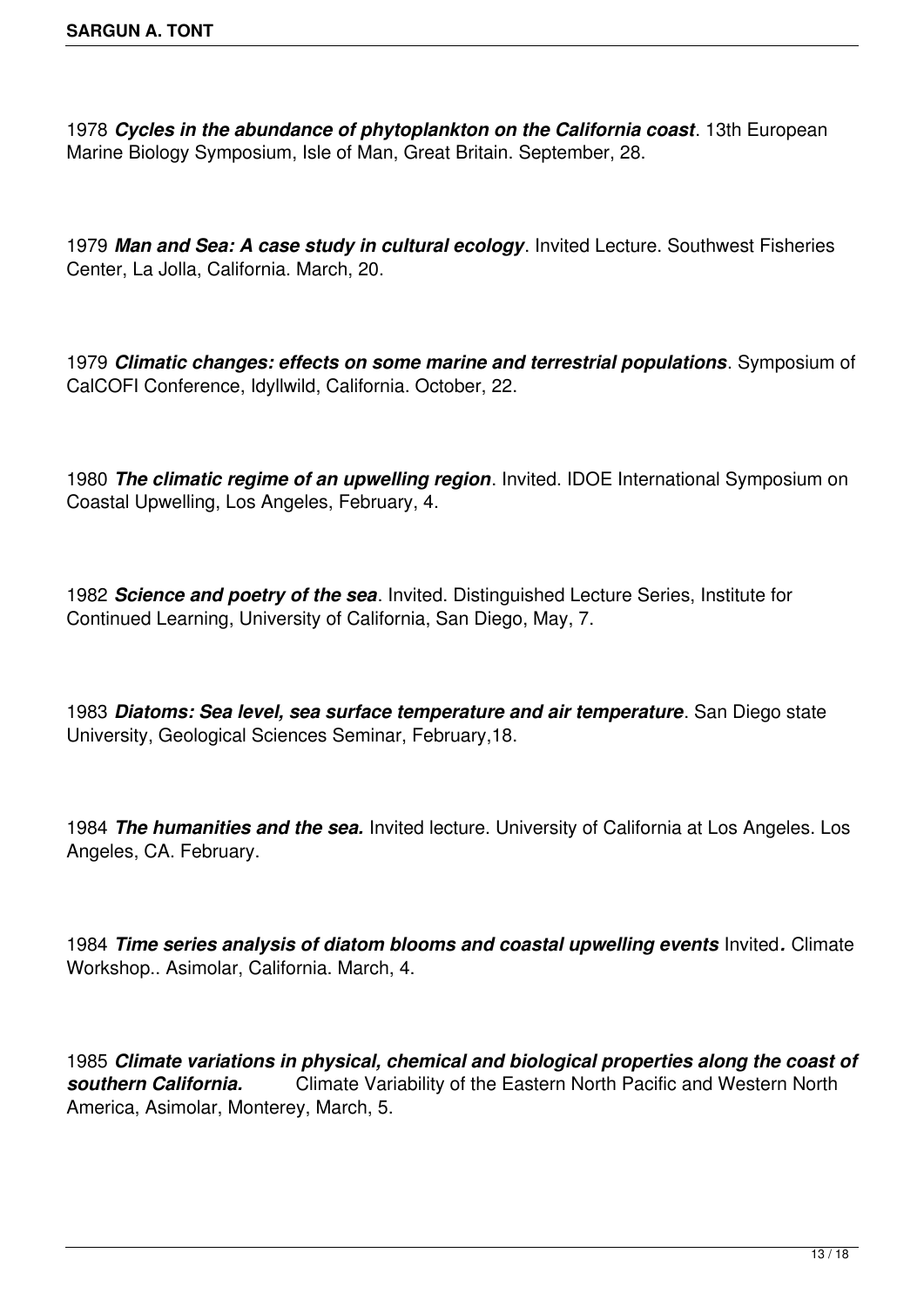*Biological productivity and climate*. Special Invited Lecture National Science Foundation, Washington, D.C. October, 2.

*Changes in diatom species composition as related to environmental variables*. American Geophysical Union Meeting, San Francisco, December, 3.

*Oceanography: It's past and future*. Boğaziçi Üniversitesi, İstanbul, July.

*Bioclimatology.* Boğaziçi Üniversitesi, İstanbul, July.

*Food resources from the ocean: In fact and fancy*. Boğaziçi Üniversitesi, İstanbul.

*Çevre Teorileri*. Akdeniz Üniversitesi, Antalya., Aralık 27

*Nature and mankind*. Turkish-American Association, Ankara, March, 11.

*The Sea; It's Science and Poetry*. Turkish-American Association, Ankara, March,18.

*Doğa ve Deniz Sevgisi*. ODTÜ Sualtı Topluluğu,Ankara, Nisan,1.

*Environment, politics and developing countries*. Turkish-American Association, Ankara, February, 23.

*Deniz Tutkusu*. Bilkent Subaqua Society Seminar, Bilkent Üniversitesi, Ankara, May, 12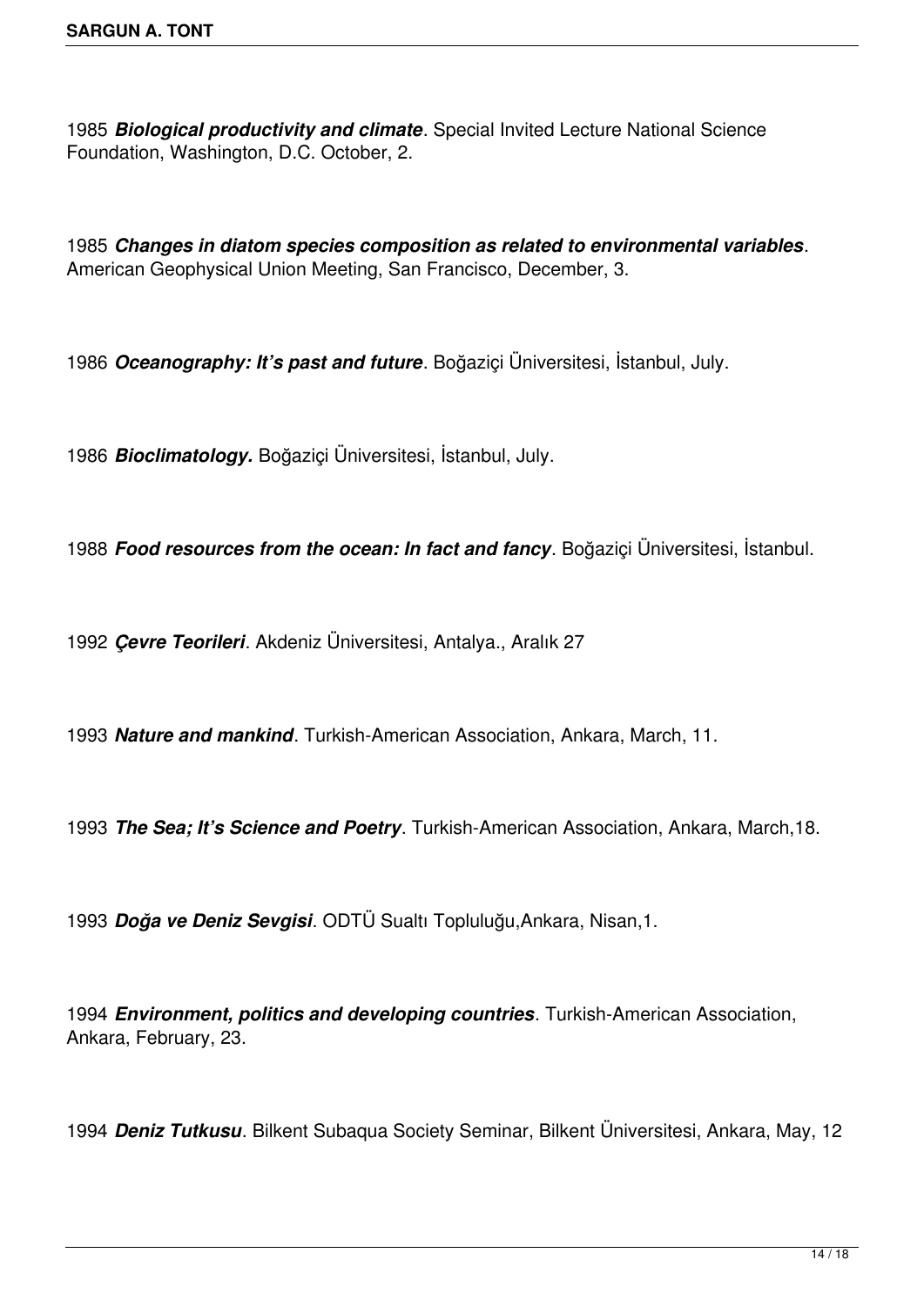*Ecology*. Colloquium in Chemistry, ODTÜ, Ankara, October, 20

*Doğa ve İnsanlar*. Kırsal Çevre ve Ormancılık Sorunları Araştırma Derneği, Dendroloji ve Orman Ekolojisi Okulu, Ürgüp. Kasım, 26

*Çevre ve Etik*. Dünya Çevre Haftası Etkinlikleri. TMMOB Makine Mühendisleri Odası, Anatalya. Haziaran, 5.

*Ekolojik Düşler,* Gençlik Günleri, Çankaya Kültür ve Sanat Vakfı, Ankara, Kasım, 4

*Doğa ve İnsan*. Dendroloji ve Orman Ekolojisi Okulu, Ankara, Aralık, 3.

*This is Our World,* The Turco-British Ass., Ankara, March, 12.

 *Çomarın Hakkı Çomara,* ODTÜ Doğa Haftası, ODTÜ, Ekim, 17

 *Nature: Mother or Machine?* ODTÜ Department of Chemistry Seminars, Ankara, Kasım, 8.

*Ekoloji*. Bilim ve Teknik Dergisi Hizmet İçi Eğitim Programı, TÜBİTAK, Mayıs, 29

*Kültürde Toprak.* TMMOB Ziraat Mühendisleri Odası Toprak Yılı Etkinlikleri, ODTÜ, Haziran, 5

*Teknolojik Gelişmeler, Çevre ve İnsan*. İzmir Büyükşehir Belediyesi Kültür Etkinlikleri,İzmir, Haziran, 7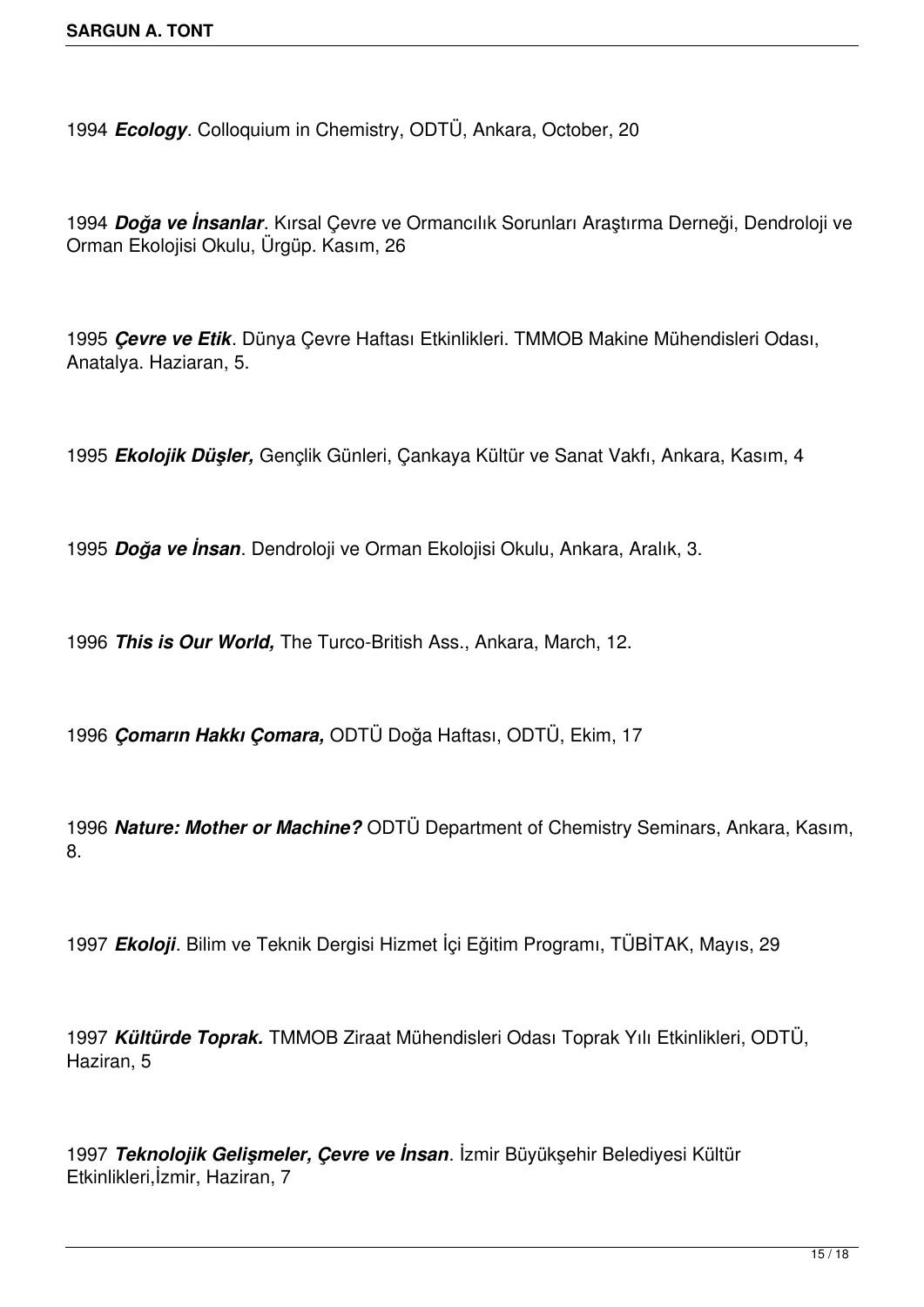*The Lure of the Sea*. (Invited) Coastal Aesthetics Summer School. Rhode Island, USA. August, 7

*Ekoloji ve Doğa Korumacılığı*. 4. Kuş Gözlem Okulu, Ankara, Kasım 1.

*Cultural Ecology of the Sea*. International Symposium on Art and the Environment. SONART.Ankara. Turkey, October, 20

*İnsan ve Ekolojik Düzen*. Radyo ODTÜ, Ay Işığında Agora Programı, Ankara, Mart, 19.

*Ekoloji*. ODTÜ Geliştirme Vakfı Özel Ankara Lisesi, Ankara, Nisan, 24

*Was Thoreau a Better Saunterer than Rousseau?* 1998 Annual Gathering of the Thoreau Society. Concord, Mass. USA. Haziran, 11.

*Arının Yaptığını Siz Yapabilir misiniz? Ekolojide Son Yaklaşımlar*. ODTÜ, Fen-Edebiyat Fakültesi Konferanslar Dizisi, ODTÜ, Mart, 18.

*Bisiklet Üzerinde Bir Yaşam*. III.Doğa Şenliği, ODTÜ, Nisan, 15.

*Bisiklete Binme ve Tura Çıkma Sanatı*. III.Doğa Şenliği, ODTÜ, Nisan, 16

*Çevre Bilimlerinde Son Yaklaşımlar*.19 Mayıs Üniversitesi, Samsun, Mayıs,11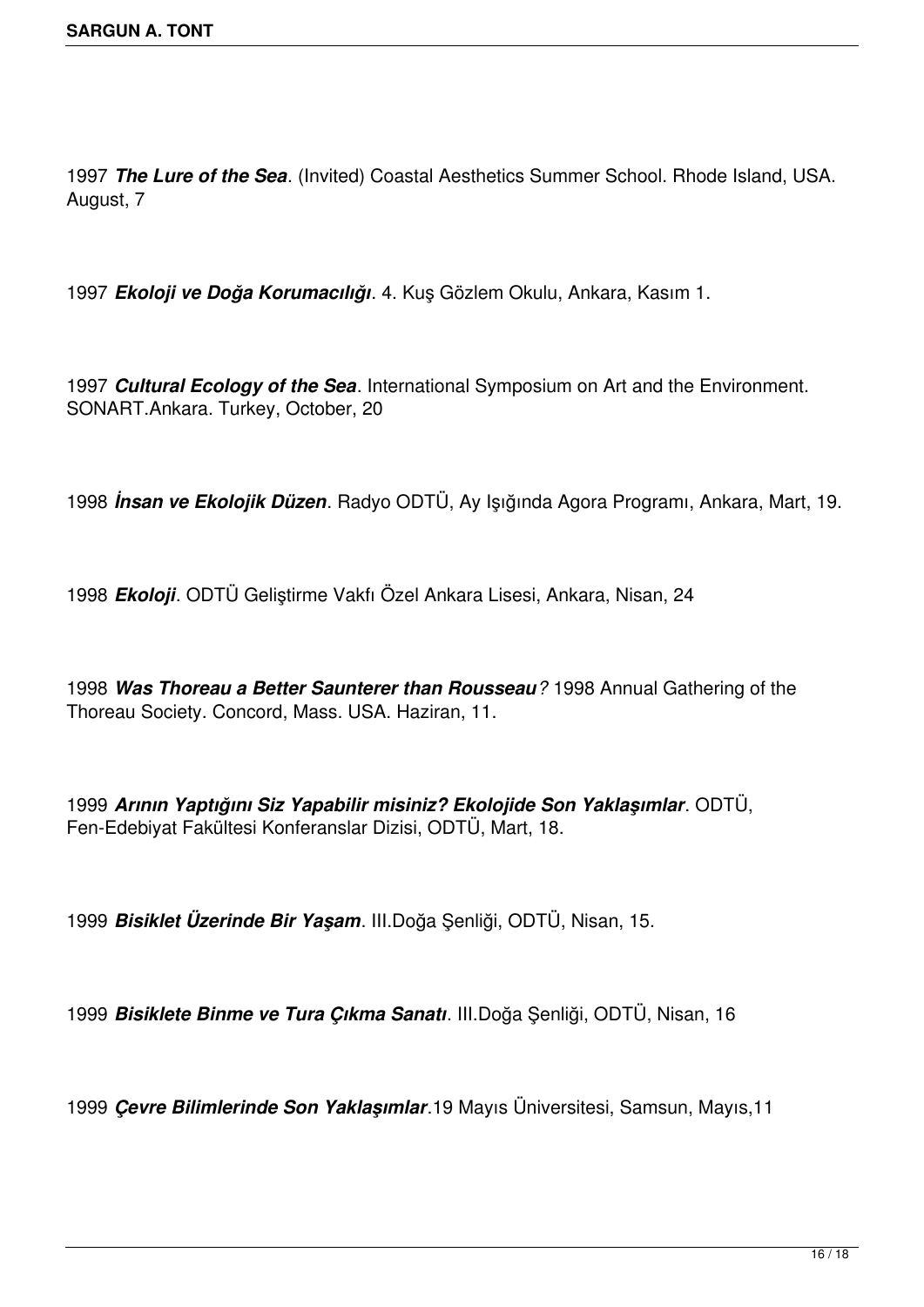*The Perils of Teaching Interdisciplinary Courses*. Ecological Society of America. Spokane, Washington, USA. August, 8.

*Ekoloji ve Besin Zinciri*. Doğal Hayatı Koruma Derneği-Milli Parklar ve Av-Yaban Hayatı Genel Müdürlüğü, Adana, Kasım, 4

*Deniz Tutkusu,* Doğa Söyleşileri. ODTÜ Doğa Topluluğu. ODTÜ, Mart, 30

*Çevrecilik ve Tarihsel Gelişimi*. Türkiye'de Çevrenin ve Çevre Korumanın Tarihi

Sempozyumu, Türkiye Ekonomik ve Toplumsal Tarih Vakfı, İstanbul. Nisan, 7

*Doğa Sevgisinin Sanatsal ve Bilimsel Kaynakları*.. Boğaziçi Üniversitesi, Çevre Kulübü. İstanbul, Nisan, 19.

*Ekolojik İnsan*. Seminerler, 2000 Yılında İnsan. Radyo ODTÜ, Ankara, Nisan, 17

 *Çevre ve Ekoloji*. 2000'li Yıllarda Yaşadığımız Çevre ve Peyzaj Mimarlığı, Ankara Üniversitesi Peysaj Mimarlığı, Ankara, May, 24-26

*Sulak Bir Gezegenden Öyküler*. ODTÜ Çevre Topluluğu, ODTÜ, Mart, 23.

*Uçun Kuşlar Uçun!* ODTÜ Kuş Gözlem Şenliği, ODTÜ, Mayıs,3.

*Çevre ve Ekoloji.* Açılış Konferansı. IV. Ulusal Ekoloji ve Çevre Kongresi, Bodrum, Ekim,